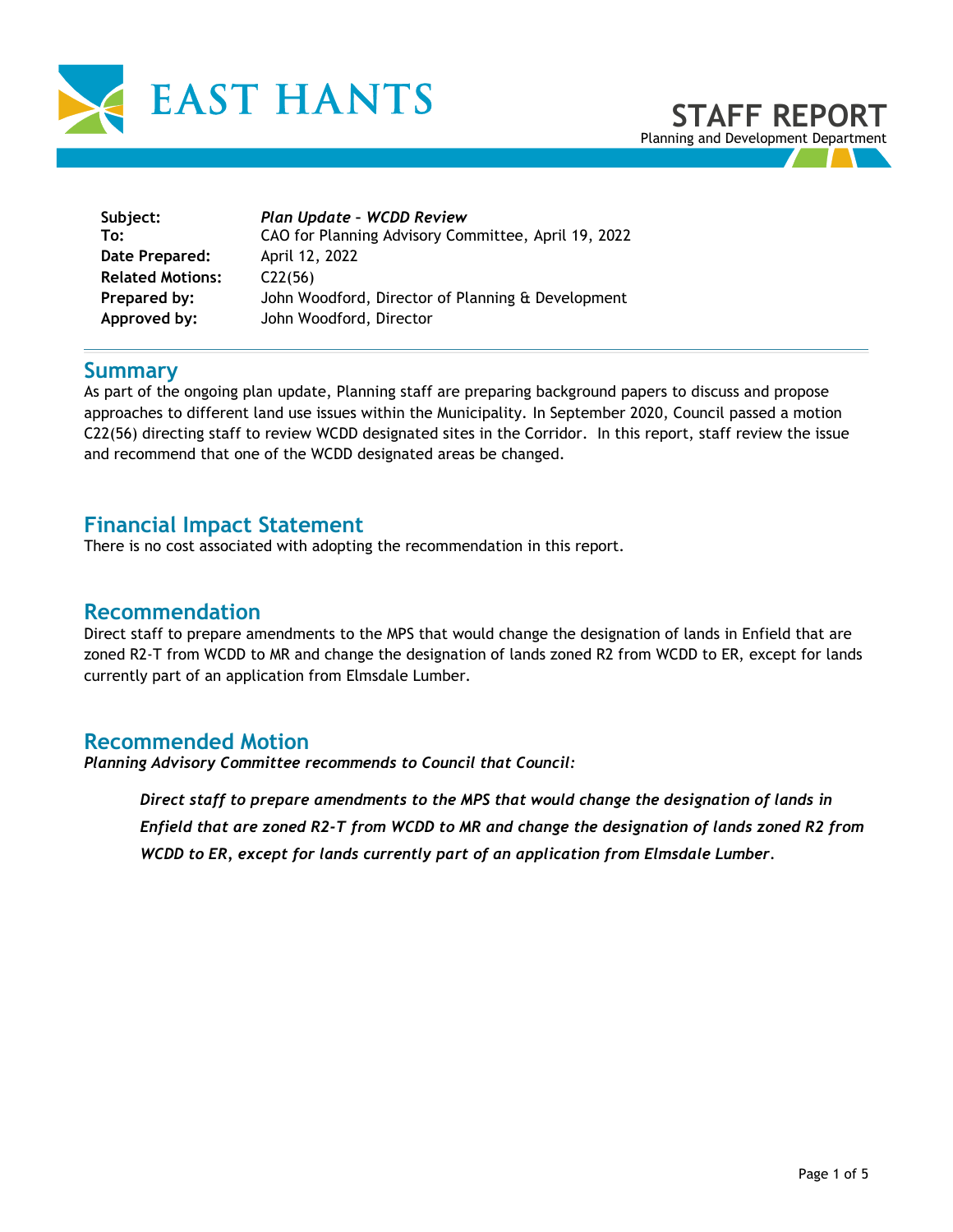## **Background**

In February 2022 Council passed the following motion:

*C22(56) Moved that Council direct staff to do a review on WCDD designations and what zones they are in place on.* 

The FH development agreement application in Elmsdale highlighted that there are certain properties that are zoned R2 but are designated WCDD.

The Planning Advisory Committee expressed some concern about this split designation/zone and requested this review.

#### **Designation vs Zone**

Essentially there are two levels of zoning and the difference between a designation and zone is as follows:

The Land Use Designation comes from the Municipal Planning Strategy and there can be just one or several zones permitted in a single designation. The designation outlines broad policy goals for the area.

Zoning comes from the Land Use Bylaw. This is where the regulations are found that determine what land uses and density are permitted on a property.

## **Walkable Comprehensive Development District (WCDD)**

The Municipal Planning Strategy outlines the following vision for the WCDD District:

#### WCDD Policy Statement:

*Meeting the challenges faced by a growing community such as East Hants requires innovation and flexibility. This can be achieved through the Comprehensive Development District (CDD) and development agreement process. Through this process, the Municipality is able to be more flexible with respect to road standards, architectural design, and other aspects of development. Such agreements also assist in ensuring the creation of quality, livable neighbourhoods. The CDD process will also enable the Municipality to negotiate and implement urban design principles for large developments. Due to their size, these developments have the potential to shape the character of their communities.*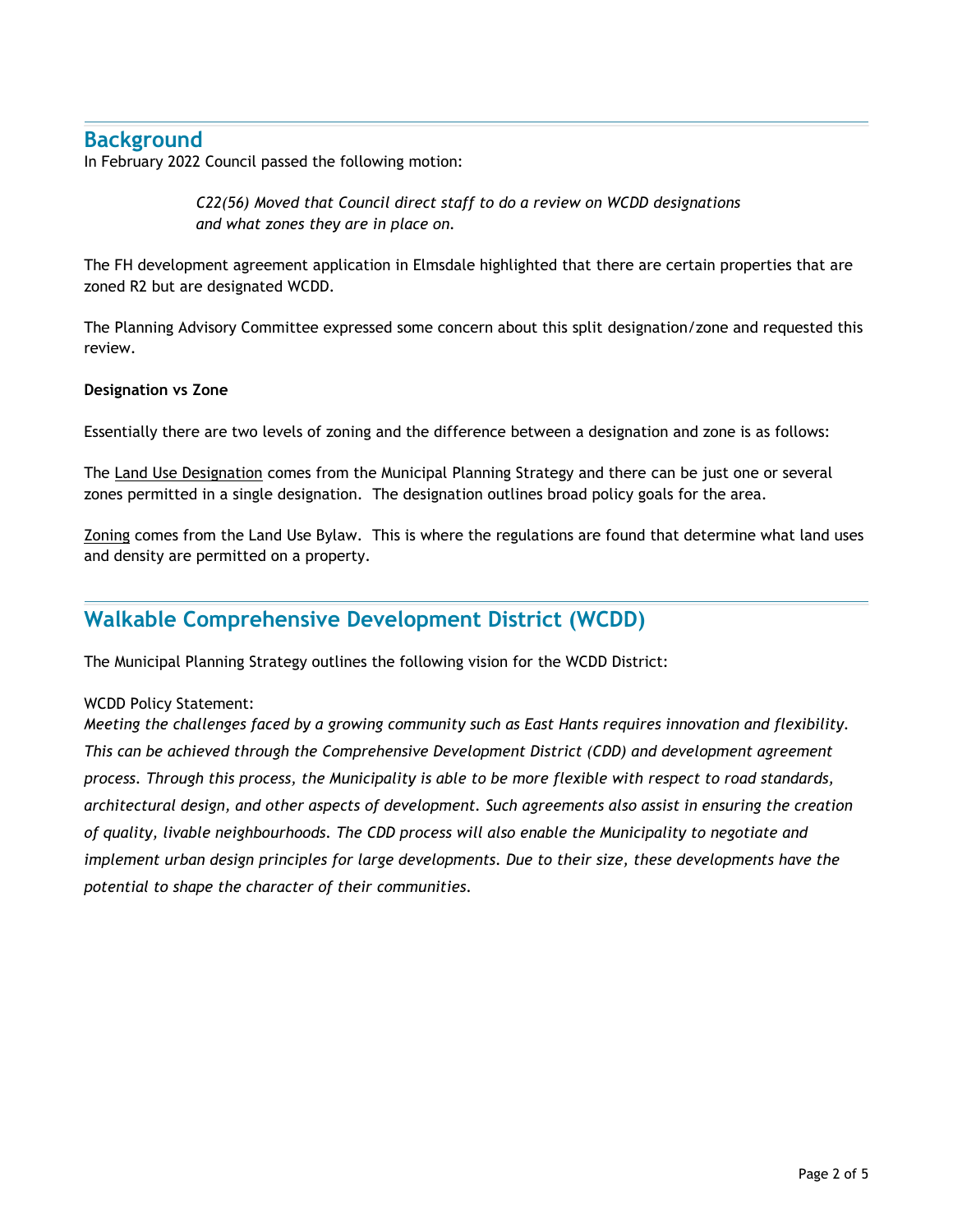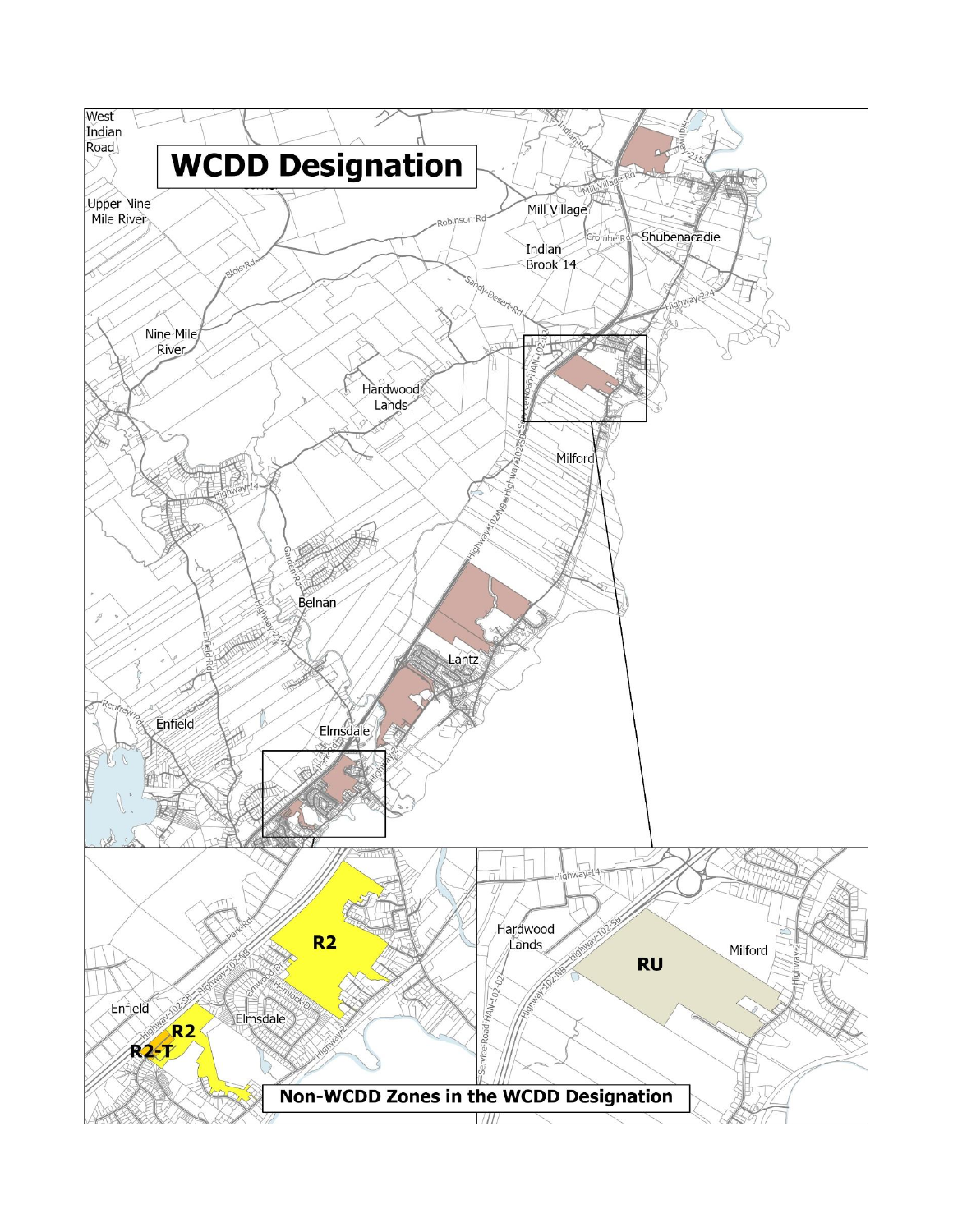MPS Policy UD33 also indicates additional sites will be designated by not zoned WCDD.

*Council shall consider the enactment of the Walkable Comprehensive Development District (WCDD) provisions as outlined in this section for specified sites. The sites identified on the Generalized Future Land Use Maps shall be designated Walkable Comprehensive Development District (WCDD) and the existing zoning shall remain in place until such time as the landowners come forward with a proposal to enable the Walkable Comprehensive Development District (WCDD) Zone through a development agreement.*

#### **WCDD AREAS**

**Shubenacadie**: 80 ha, located between Mitchell Road, Mill Village Road and Highway 102

Designated and Zoned WCDD

**Milford:** 65 ha adjacent to the Milford Middle School.

Zoned Rural Use

**Lantz** (Armco): 159 ha at the northeast end of Lantz between Highway 102 and Highway 2.

Designated and Zoned WCDD

**Lantz** (Clayton): 103 ha surrounding the East Hants Sportsplex and the Maple Ridge Elementary School.

Designated and Zoned WCDD

**Elmsdale:** 41 ha adjacent to Elmwood Estates.

Zoned R2

**Enfield:** 25 ha Lands surrounding the Enfield District Elementary

Zoned R2 & R2T

# **Discussion**

Staff have concluded that 5 of the sites are still appropriately designated and zoned. Those sites which have zoning other than WCDD give the owners additional flexibility for future development and in the case of Milford the Rural Use Zone better reflects the current use.

Staff have also come to the conclusion that it would be appropriate to change the Enfield site from the WCDD designation. A portion of the property is already developed using the R2-T Zone, a portion has an active application to rezone to Industrial Commercial to enable expansion at Elmsdale Lumber and the remaining lands are too small to enable the large scale development envisioned for WCDD sites.

R2-T Zoned lands could be redesignated to Medium Density Neighbourhood (MR)

R2 Zoned lands could be redesignated to Established Residential Neighbourhood (ER)

Lands proposed to be redesignated and rezoned to Industrial Commercial should await the outcome of the application from Elmsdale Lumber.